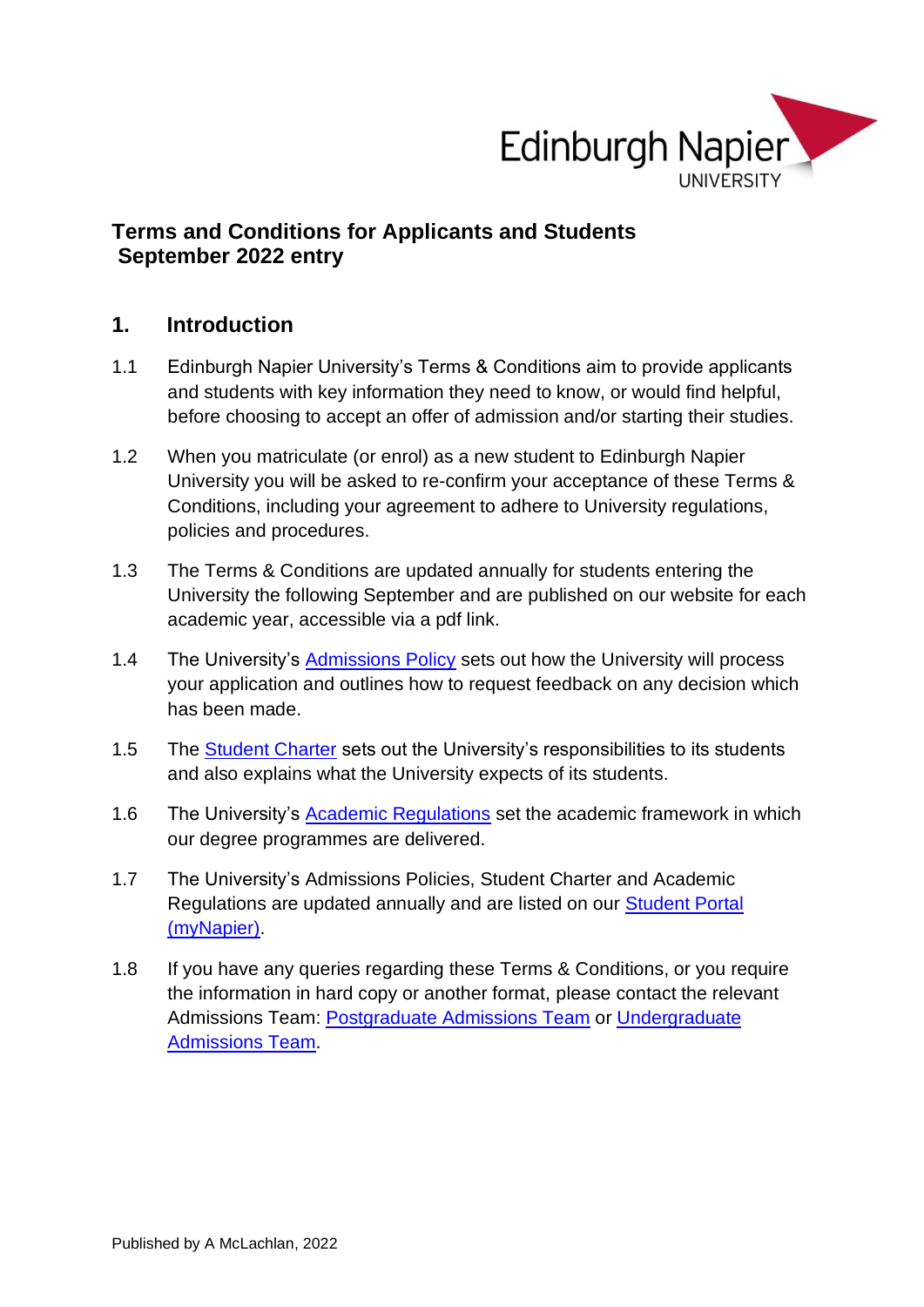# **2. Your Application**

- 2.1 Applications to Edinburgh Napier University are normally made online, either via the Universities and Colleges Admissions Service (UCAS) or our direct online application. You are responsible for ensuring that all information submitted as part of the application is accurate. Should it become apparent that incorrect or fraudulent information has been submitted as part of the application, the University reserves the right to withdraw your place.
- 2.2 We strive to provide as much information as possible on our website, to enable you to make an informed choice about your application. Information about the programme you are applying for can be found at our [Courses](http://www.napier.ac.uk/courses)  [Webpage.](http://www.napier.ac.uk/courses)
- 2.3 Our [Courses Webpage](http://www.napier.ac.uk/courses) provides details for each of our taught degree programmes on the mode of study, duration of programme, name of award, location, tuition fees and how to apply. You will find information about our minimum entry criteria, the modules you will study, alongside links to all our [Admissions Policies.](http://www.napier.ac.uk/en/study-with-us/undergraduate/how-to-apply/application-advice-and-support) Similar information about our research degree programmes can be found on our [Research Degrees webpage.](https://www.napier.ac.uk/research-and-innovation/research-degrees)
- 2.4 If your programme is formally accredited by a professional body, this information can be found by doing a search for 'accredited courses' on our [Courses Webpage.](http://www.napier.ac.uk/courses)

# **3. Admissions Decisions & Responses**

- 3.1 If you receive an offer of admission it will be either conditional or unconditional.
- 3.2 An unconditional offer means that you have already met our academic entry requirements and have been accepted for the programme. In choosing to accept an unconditional offer of admission, you are accepting your place and the Terms & Conditions within this document.
- 3.3 A conditional offer of admission sets out any conditions attached to your offer. This will normally be academic qualifications but you may also be asked to provide other information, for example copies of references, evidence of work experience. In choosing to accept a conditional offer of admission you are confirming that, if you meet the conditions we have set, you are accepting your place and the Terms & Conditions within this document.
- 3.4 If you meet or exceed the conditions we have set, we will confirm your place. If you miss the conditions we have set, you should contact the relevant Admissions Team for further advice, [PG Admissions](mailto:pgadmissions@napier.ac.uk) or [UG Admissions.](mailto:ugadmissions@napier.ac.uk)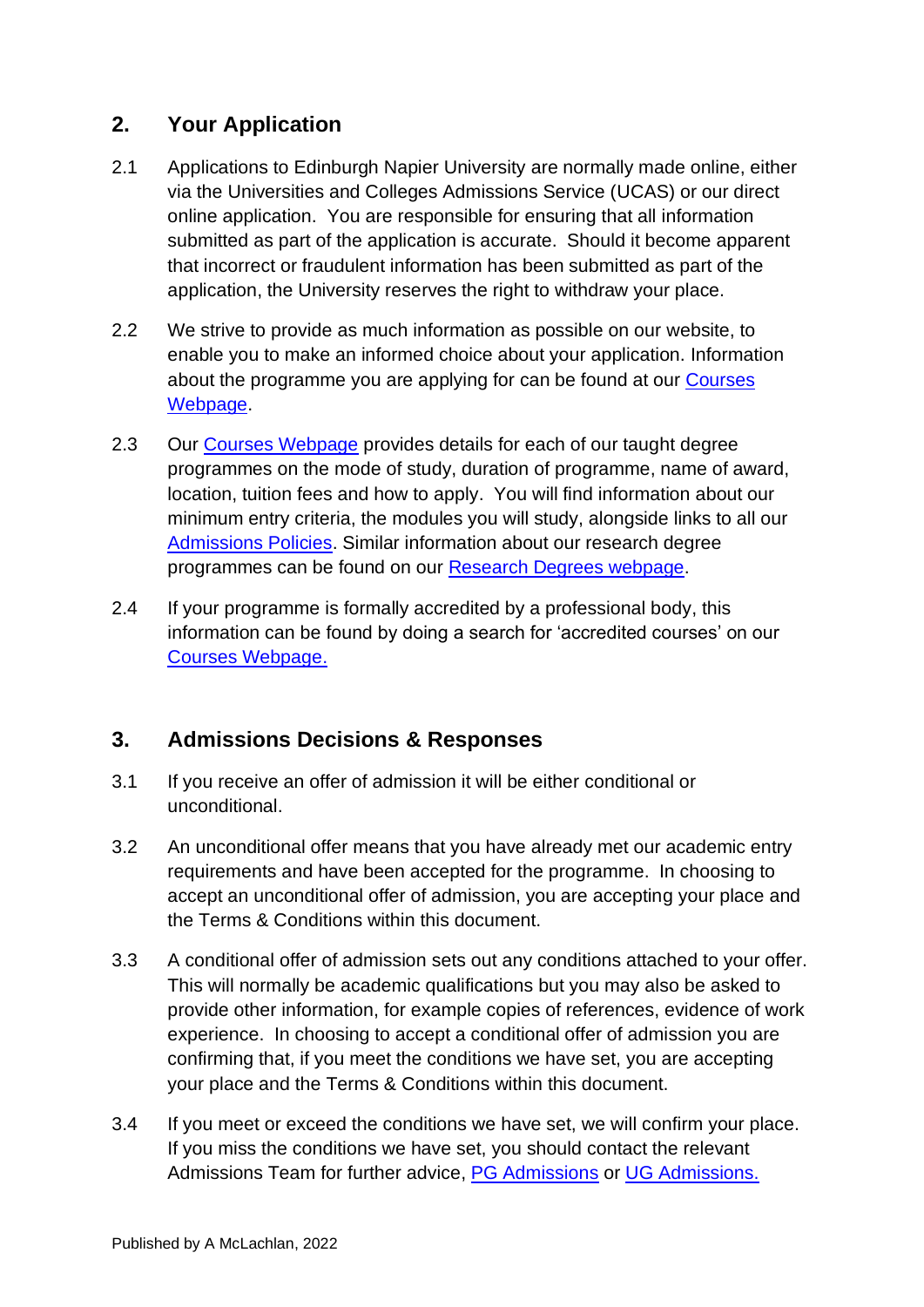- 3.5 Your response to our offer should either be made directly via UCAS (for fulltime undergraduate programmes) or directly to the relevant Admissions Team (for all other modes or levels of study where you apply directly to the University).
- 3.6 Prior to admission, applicants will be expected to provide copies of all the qualifications stated within the application form for verification purposes. Failure to provide this information may lead to withdrawal of your place.

# **4. Cancellation Rights, Withdrawal or Suspension of Studies**

- 4.1 In line with Consumer & Marketing Authority (CMA) guidance, all applicants have a 14 day cancellation period. This means if you change your mind about accepting or declining our offer of admission, you have 14 days from the point at which we make the offer, in which to get in touch and change your mind. You can do this by contacting the relevant Admissions Team.
- 4.2 If you change your mind once you have matriculated as a student with us and choose to withdraw from your studies, you are required to contact your Personal Development Tutor (PDT) or Director of Studies (for research students) to inform them that you no longer wish to continue with your studies. Further guidance for students thinking of leaving can be found [here.](https://my.napier.ac.uk/Academic-Study-Skills/Thinking-of-Leaving/Pages/Thinking-of-Leaving.aspx)
- 4.3 If you choose to withdraw or suspend your studies, dependent on when you choose to do this, you may be liable to pay a proportion of tuition fee for the classes you have attended and/or the research supervision you have received. Any refund which is due to you, will be made in accordance with Section 3 of our [Fees Policy.](https://my.napier.ac.uk/money/student-fees-and-university-debt-policy) Our Finance Team will advise on this.

# **5. Fees & Costs**

#### **5.1 Tuition Fees**

- 5.1.1 The University charges different tuition fee levels depending on whether you are classed as a Home (Scottish) student; a RUK/ROI (Rest of the UK and Republic of Ireland) student; or an International (Full-Fees) student.
- 5.1.2 As part of your admissions offer letter you will be assigned a tuition fee status, and notified of the tuition fee costs for your first year of study.
- 5.1.3 Decisions regarding fee assessments are made using **Scottish Government** [Fee Regulations.](http://www.saas.gov.uk/about_us/legislation.htm) If you believe your fee assessment is incorrect you must notify us within 28 days of receiving your decision and before you accept our offer of admission.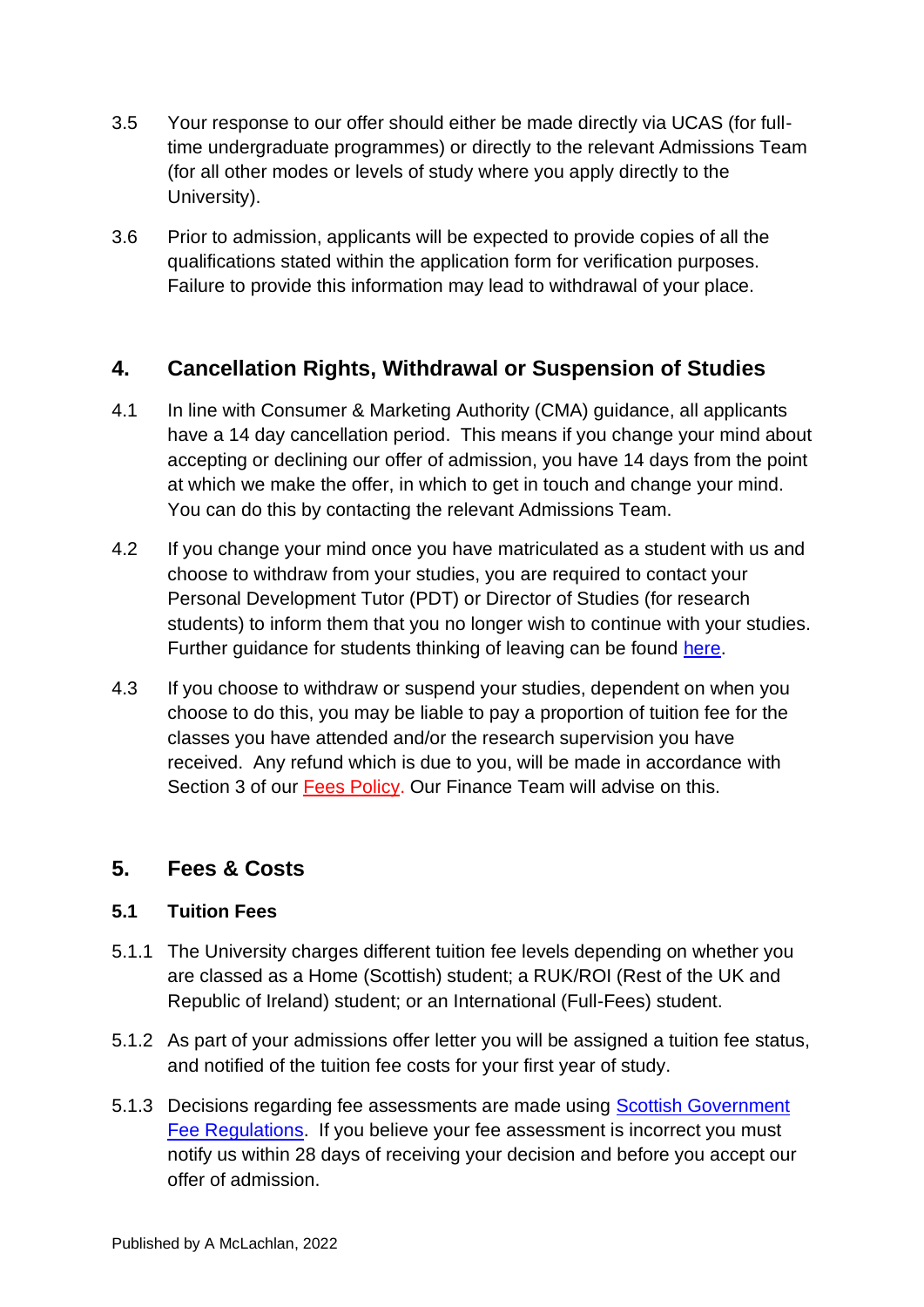- 5.1.4 The assessment of your fee status is based on the information provided to us as part of the application process. If, at a later date, the University is made aware, for example from UCAS or the Student Awards Agency for Scotland (SAAS), that incorrect or false information was originally provided, and if this information brings the original fee assessment decision into question, the University reserves the right to revise its original fee assessment and/or withdraw the offer we have made to you.
- 5.1.5 Once you matriculate as a student with the University, your fee status will remain the same for the duration of your studies. Once you have commenced your studies, your fee status can only be amended if you meet specific criteria, as set out by the Fee [Regulations.](http://www.saas.gov.uk/about_us/legislation.htm)
- 5.1.6 If your tuition fee costs are over £6500 and you are responsible for paying your own fees, you will be required to make a deposit payment of £3500 to secure your place on the programme.
- 5.1.7 Instructions on how to make your deposit payment and/or how to set up payment plans for the payment of your fees are included in your offer of admission or can be found [here.](http://www.napier.ac.uk/study-with-us/undergraduate/fees-and-finance)
- 5.1.8 All tuition fees should be paid in full, no later than matriculation. If necessary, a payment plan may be set up. Failure to pay your tuition fees by the required deadlines may lead to you being withdrawn from your programme of study. Details of our tuition fee policies can be found [here.](https://my.napier.ac.uk/money/student-fees-and-university-debt-policy)
- 5.1.9 Students who are sponsored must provide a letter of sponsorship as evidence of funding. If your sponsor fails to pay your tuition fees, you will become responsible for this payment.
- 5.1.10 Tuition fees are subject to an annual review and may increase from one academic year to the next. Any annual increment in the cost of tuition fees while you are at the University will take into account the following circumstances:

Any increases set or prescribed by regulatory bodies (other than the University) such as the Student Awards Agency for Scotland (SAAS) and the UK Government and/or;

Any changes to the cost of delivering our programmes. Factors taken into account include inflationary measures such as the retail price index (RPI), projected increases in university costs, changes in the level of grant from the Scottish Funding Council (SFC), costs of provision of teaching, supervision and course-related facilities.

#### **5.2 Accommodation Costs**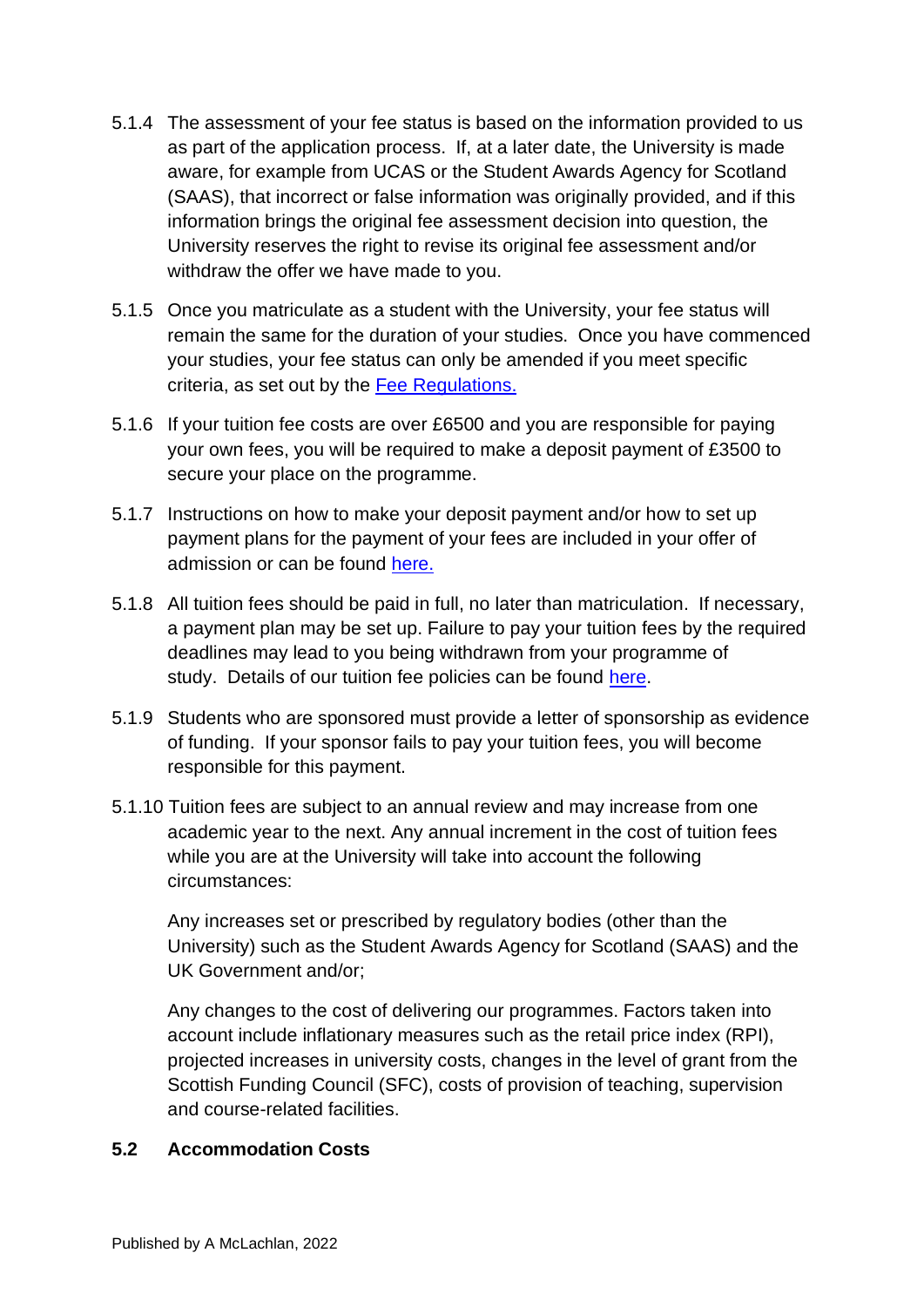- 5.2.1 Undergraduate Students coming to the University for the first time (including direct entrants), who will be studying for a full academic year and who live out with the Edinburgh (EH) postcode area are eligible to apply for accommodation through the University.
- 5.2.2 You apply for accommodation online, once you are holding an unconditional firm offer of admission. Students who apply and make the required £500 advance rent payment by the [guarantee](http://www.napier.ac.uk/study-with-us/undergraduate/accommodation/applying) date/time are guaranteed an offer of accommodation. This may be third party accommodation, which has been carefully selected by the University.
- 5.2.3 If you are allocated accommodation through the University, you will sign a tenancy document which is legally binding and means you are liable for all rents for the full duration of your tenancy. Full details of the application process, deadlines, and policies can be found on our [Accommodation](https://www.napier.ac.uk/study-with-us/accommodation)  [Website.](https://www.napier.ac.uk/study-with-us/accommodation)

#### **5.3 Graduation Costs**

- 5.3.1 Students who, at the end of their period of study, meet the academic requirements for their award will be eligible to graduate and receive their parchment. Attendance at the graduation ceremony is not mandatory, however if you choose to attend your graduation ceremony, you will be responsible for paying the associated costs. Full details of the costs associated with attending the graduation ceremony, including cancellation and additional ticket costs, can be found on [myNapier.](https://my.napier.ac.uk/your-studies/graduations)
- 5.3.2 Students who do not wish to attend the graduation ceremony can choose to graduate *In Absentia* to receive their parchment*.* Full details of this process can be found on [myNapier.](https://my.napier.ac.uk/your-studies/graduations)
- 5.3.3 Replacement parchments for graduates can be provided at a cost from [here.](https://my.napier.ac.uk/Student-Administration/student-records-shop/Pages/Student-Records-Shop.aspx)

#### **5.4 Other Costs and Charges**

- 5.4.1 Charges will also apply where requests are made for replacement Student ID Cards, copies of transcripts, official letters or diploma supplements. Full details can be found at our [Student Records Shop.](http://store.napier.ac.uk/)
- 5.4.2 Students should be aware that charges are made for printing within the University. Full information can be found at [myNapier.](https://my.napier.ac.uk/life-on-campus/printing-scanning-photocopying/general-printing-scanning-and-copying-facilities)
- 5.4.3 Students who use the Library will be responsible for payment of any charges incurred due to the late return or loss of items. Full information can be found at [myNapier.](https://my.napier.ac.uk/library/getting-started)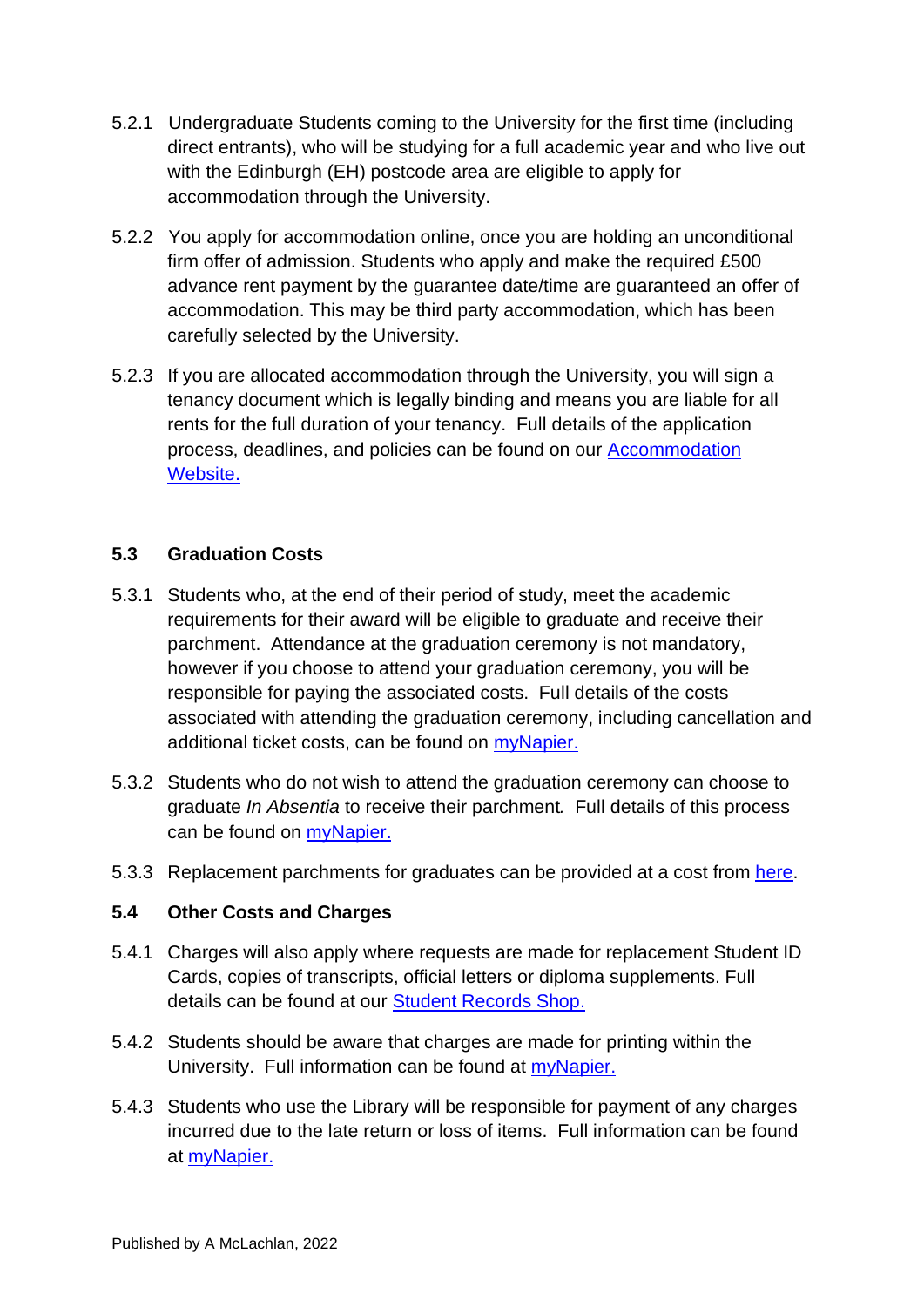- 5.4.4 Where attendance on a fieldtrip is a compulsory or optional part of your programme of study, we will include this information in the Fees Section of our [Courses Webpage,](http://www.napier.ac.uk/courses) including details of the costs.
- 5.4.5 Students should be aware that a resit examination fee will be applied unless you are re-sitting as a 'first attempt'. Full details of these charges can be found at [myNapier](http://my.napier.ac.uk/Student-Administration/Exams/Pages/Resit-Information.aspx)

# **6. Criminal Convictions, Protecting Vulnerable Group (PVG) Checks & Fitness to Practise**

- 6.1 You must declare any relevant, unspent criminal convictions directly to the University. Guidance on the types of convictions requiring to be declared along with how these convictions will be investigated as part of the Admissions process can be found within the University's [Policy for Applicants](http://www.napier.ac.uk/en/study-with-us/undergraduate/how-to-apply/application-advice-and-support)  [with Declared Criminal Convictions.](http://www.napier.ac.uk/en/study-with-us/undergraduate/how-to-apply/application-advice-and-support)
- 6.2 Students who receive a conviction, reprimand or caution between an offer of admission being made and the start of studies are required to inform the University. This should be done by writing to the Head of Admissions who will investigate this in accordance with the University's [Policy for Applicants with](http://www.napier.ac.uk/en/study-with-us/undergraduate/how-to-apply/application-advice-and-support)  [Declared Criminal Convictions.](http://www.napier.ac.uk/en/study-with-us/undergraduate/how-to-apply/application-advice-and-support)
- 6.3 Students who receive a conviction, reprimand or caution during their studies are required to inform their Personal Development Tutor (PDT), who will refer to the [University's Student Conduct regulations,](https://my.napier.ac.uk/your-studies/regulations-conduct-and-safety) in order to determine whether any further action is required.
- 6.4 All applicants accepted for one of our Nursing, Midwifery, Physiotherapy, Occupational Therapy, Secondary Education Social Work or Career Guidance programmes will be required to complete a Protecting Vulnerable Groups (PVG) application prior to admission. Further information will be provided to applicants on how to complete the check once the offer has been accepted.
- 6.5 You may also be asked to complete a PVG if, as part of your studies, you will be undertaking a placement or research which involves working with children and/or vulnerable adults.
- 6.6 Information provided in your PVG certificate will be investigated in accordance with the University's [Policy for Applicants with Declared Criminal Convictions.](http://www.napier.ac.uk/en/study-with-us/undergraduate/how-to-apply/application-advice-and-support) If your PVG check reveals information which may make you unsuitable for the programme you have applied to, the University reserves the right to withdraw the offer of admission.
- 6.7 Matriculated students for Nursing, Midwifery, Physiotherapy, Occupational Therapy, Secondary Education Social Work or Career Guidance programmes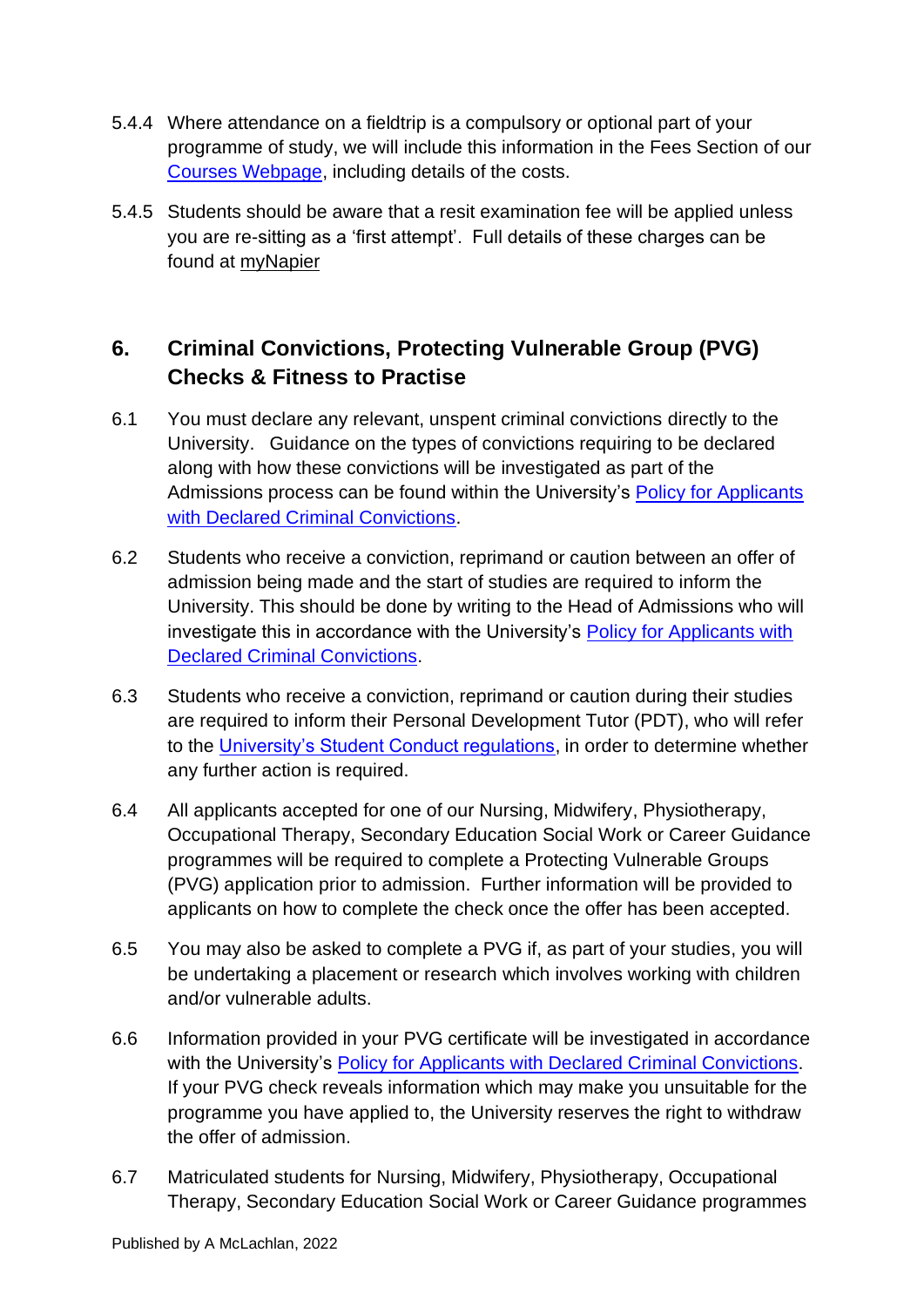are required to inform their PDT if they receive a conviction, reprimand or caution during their studies. Such cases will normally be investigated by the School's Fitness to Practise Panel.

6.8 Further information about PVG and criminal record checks can be found in our [Admissions Policy.](http://www.napier.ac.uk/en/study-with-us/undergraduate/how-to-apply/application-advice-and-support)

# **7. Immigration and Student Visas**

- 7.1 Students who are nationals from a country outside of UK and Republic of Ireland, may require a Student Visa to study in the UK.
- 7.2 Our [Visa & International Support Team](mailto:internationalsupport@napier.ac.uk) can provide advice and quidance on the [visa application process,](http://www.napier.ac.uk/study-with-us/international-students/visas-and-immigration) however it is your responsibility to ensure you meet all the immigration conditions/terms associated with a Student Visa. Applicants should therefore be aware that an offer of admission to study at the University does not guarantee that you will meet the UK's immigration requirements.
- 7.3 As part of the matriculation process you will be asked to provide evidence of your immigration status. You will also be provided with a set of [Student Visa](https://my.napier.ac.uk/international-students/student-route-visas/student-route-visa-responsibilities) Terms & [Conditions,](https://my.napier.ac.uk/international-students/student-route-visas/student-route-visa-responsibilities) specifically related to your Student Visa sponsored status.
- 7.4 These Student Visa Terms & Conditions clearly set out your obligations as a Student Visa sponsored student and the University's responsibilities to ensure it complies with Government immigration legislation. You are therefore required to read, agree and sign up to these Terms & Conditions as part of the matriculation process.
- 7.5 Throughout your studies you will be required to attend regular Student Visa attendance checks. Failure to attend these checks may lead to the University withdrawing its sponsorship, which may mean you are unable to remain in the UK.
- 7.6 If you decide to undertake part-time paid work, alongside your studies, you must ensure that you do not exceed the working hours permitted under the terms of your visa.
- 7.7 If, for any reason you are withdrawn or suspended from your studies due to your non-attendance or failure to progress in accordance with the University's Academic Regulations, or your failure to pay any outstanding fee or monies owed to the University, the University is legally required to report this to UK Visa and Immigration (UKVI). If we do this we will inform you in writing via email to your Edinburgh Napier student email account and provide advice and guidance on the process.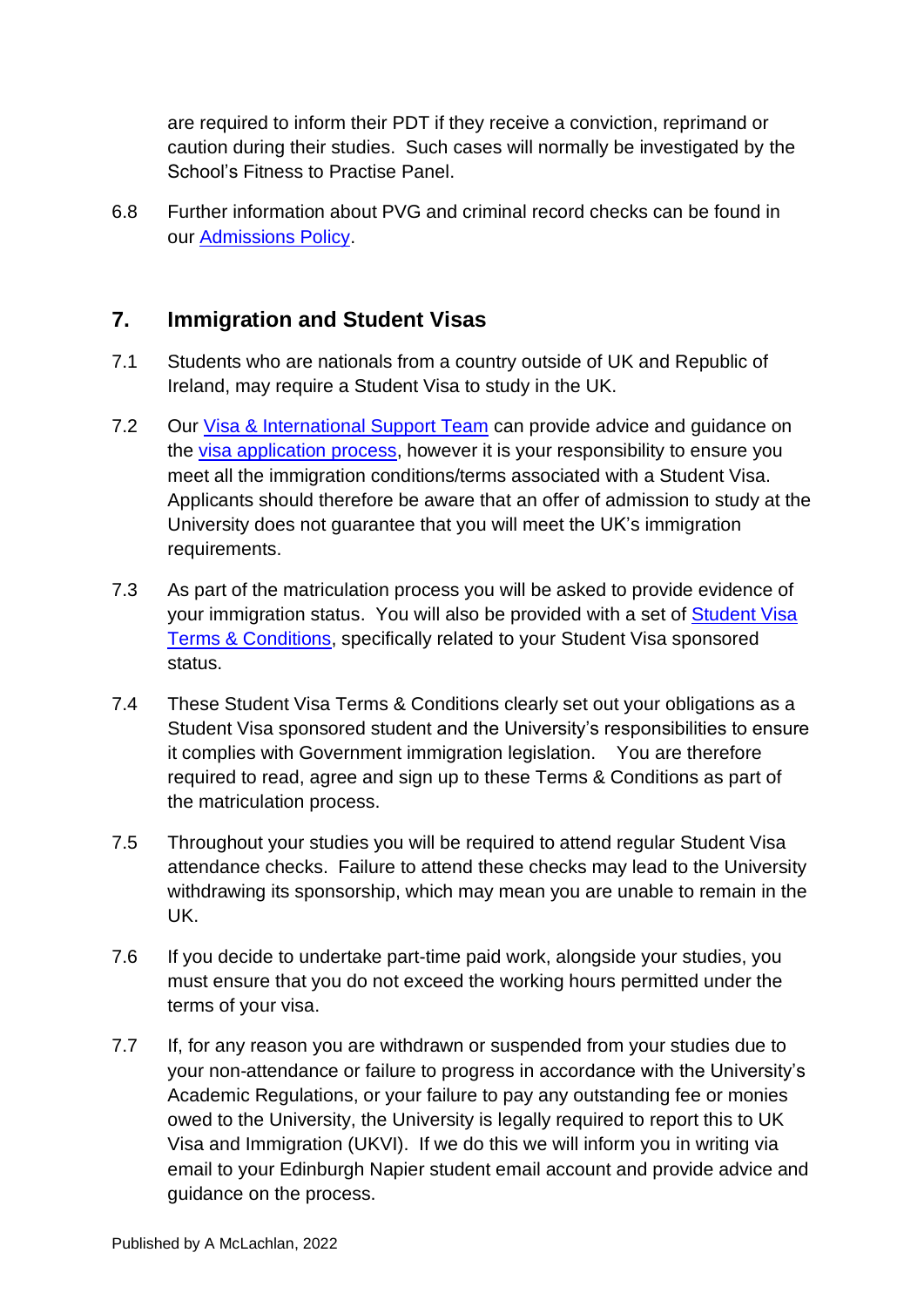- 7.8 As a Student Visa sponsored student, it is your responsibility to ensure you have the correct visa permission to enter and remain in the UK and that you comply with the terms of your visa.
- 7.9 Further information about Visa and Immigration matters for current students can be found on *myNapier*.

## **8. Matriculation**

- 8.1 The formal process of enrolling, arranging payment of your fees, and becoming a student at the University is called matriculation.
- 8.2 When you matriculate (or enrol) as a new student at Edinburgh Napier University you will be asked to re-confirm your acceptance of these Terms & Conditions, including your agreement to adhere to University regulations, policies and procedures, as well as our Information Security policies.
- 8.3 Information regarding matriculation for new taught students is normally sent out 4-6 weeks prior to the programme start date. All new students must matriculate at the University by the University's final enrolment date, which is normally three weeks after the programme start date. Students who fail to enrol by this date will be withdrawn from studies.
- 8.4 All returning taught students, with the exception of pre-registration Nursing and Midwifery students, are required to re-matriculate at the start of each new academic year and arrange payment of your tuition fees. As part of this rematriculation process you will be required to confirm your acceptance of the University regulations, policies and procedures. Failure to complete this matriculation process may lead to the University withdrawing your place of study.
- 8.5 Research degree students have a programme start date of the 1<sup>st</sup> of the month and must matriculate by 15<sup>th</sup> of the month. Students who fail to enrol by this date will either be withdrawn or deferred to the next available start date, subject to University approval. Returning research degree students are automatically re-matriculated, subject to satisfactory academic progress.
- 8.6 Students who are studying on a student visa will be required to undertake additional checks (please see Section 7 of this document Immigration and Student Visa Visas).
- 8.7 All matriculated students will receive an Edinburgh Napier student email address. Students have a responsibility to check this email account regularly, as this is how we will communicate with you about any changes to your student status.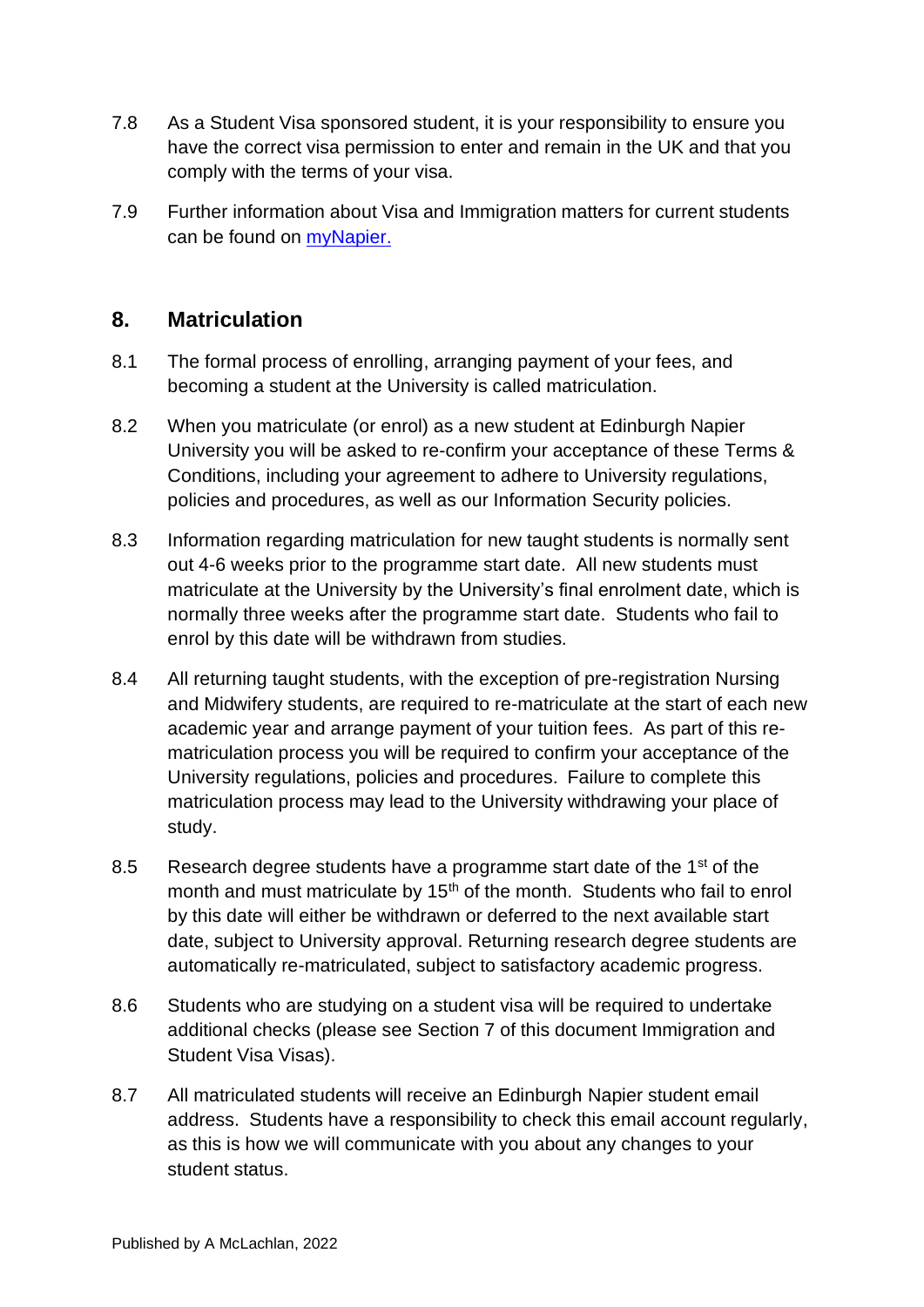## **9. Changes to programmes**

- 9.1 The University makes every effort to deliver programmes of study in accordance with the description set out on the website and in our prospectus.
- 9.2 Although reasonable steps are taken to provide the programmes and services described, the University cannot guarantee the provision of any programme or facility in the event of certain circumstances. Such circumstances include (but are not limited to) industrial action, lack of demand, departure of key staff, changes in legislation or Government policy, withdrawal or reduction of funding or other circumstances beyond the University's reasonable control. In these types of circumstances the University MAY make variations to the contents or methods of delivery of programmes, discontinue, merge or combine programmes and introduce new programmes, if such action is reasonably considered to be necessary by the University. At all times the University will seek to minimise the impact on our students.
- 9.3 In the unfortunate event that the University takes the decision to discontinue or withdraw a programme during the application process (and before you have matriculated) we will:
	- Advise you of this decision as soon as possible
	- Explain why this decision is being taken
	- Where possible, offer an alternative programme of study at Edinburgh Napier University
	- If we are unable to offer an alternative programme of study we will make every effort to advise you on other institutions which may offer a similar programme
- 9.4 Similarly, if for any reason the University takes the decision to amend or make any changes to a module or a taught programme once you have matriculated we will:
	- Explain why this decision is being taken
	- Communicate this change through Student Staff Liaison Committees, Boards of Studies and the programme pages on Moodle
	- Ensure where there are any proposed changes to compulsory modules, that you are informed at least one trimester before you are due to start the module
- 9.5 The Research Degree Committee (RDC) reviews the research degree regulations and framework each year. Any change to research degree programmes would be communicated to research students by the RDC Clerk, with an explanation as to why the decision is being taken.